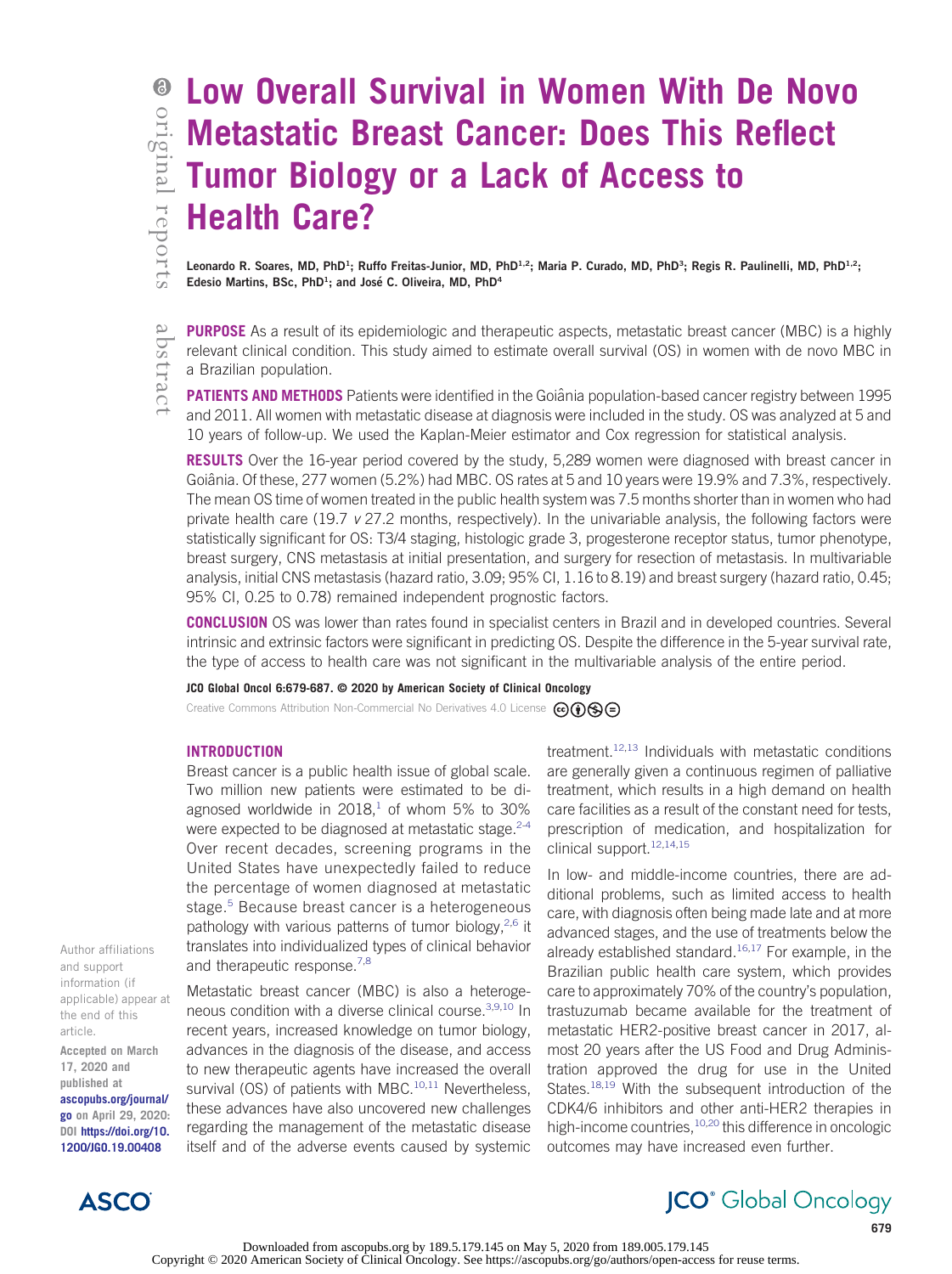# **CONTEXT**

### Key Objective

To estimate overall survival in women with de novo metastatic breast cancer in a Brazilian population. Knowledge Generated

The overall survival of women with metastatic breast cancer after 5 and 10 years of follow-up and the respective prognostic factors in this population.

# **Relevance**

In this population-based study, the overall survival was lower than rates found in specialist centers in Brazil and in developed countries. Several intrinsic and extrinsic factors were significant in predicting overall survival.

Prognostic factors are ultimately associated with OS because they are indicators of various clinical outcomes involving the risk of recurrence or death. Identifying these factors is crucial for clinical follow-up and the specific treatment of patients with cancer. Currently, most of the data on MBC originate from retrospective, hospital-based studies or controlled trials involving specific populations and treatments.[10](#page-7-9),[11](#page-7-10)[,21](#page-8-5)[,22](#page-8-6) However, population-based studies have the advantage of enabling an epidemiologic analysis to be made of different populations, which may help in the development of specific public policies.<sup>[4](#page-7-2),[23](#page-8-7)[,24](#page-8-8)</sup> Therefore, the objective of the current study was to estimate OS and identify the prognostic factors associated with MBC in a Brazilian population for the period from 1995 to 2011.

#### PATIENTS AND METHODS

An ecologic study of OS was conducted in patients with de novo MBC between January 1, 1995, and December 31, 2011. The patients were retrieved from a database at the Goiânia population-based cancer registry for the period from 1995 to 2011.

#### Goiânia Population-Based Cancer Registry

This cancer registry was created in 1986 and has registered all new patients with cancer diagnosed in the city of Goiânia uninterruptedly from its creation to the present day. $24,25$  $24,25$ 

# Eligibility Criteria

Women whose records were found to include the description "metastatic" or "unknown" under the heading "Extent of the Disease" were considered potentially eligible.

#### **Patients**

All women previously classified as having MBC at diagnosis were included in the study.<sup>[26](#page-8-10)</sup> This classification was determined by the patients' clinical records, imaging tests, and/or histology results showing the presence of metastatic cancer (ie, disease beyond the breast and axillae). $12,13$  $12,13$ 

We revised all the eligible patients by actively performing a search of the medical archives at the Goiás Association for the Combat of Cancer's Araujo Jorge Hospital and at the Teaching Hospital of the Federal University of Goiás. Both hospitals are referral centers for cancer treatment in the city

of Goiânia and active data collection sources for the population-based cancer registry. Patients with breast carcinoma in situ and patients without histologic confirmation were excluded from the study, as were patients for whom the only record of diagnosis was on the death certificate.

# Variables

A questionnaire based on previous studies conducted with populations with metastatic cancer<sup>[9](#page-7-8)</sup> and the standardiza-tion used by the Goiânia population-based cancer registry<sup>[24](#page-8-8)</sup> were used for data collection. The following demographic variables were analyzed: age at diagnosis, age at menarche, family history of breast or ovarian cancer, and whether care was provided within the public or private health care system.

The site of the tumors and their morphologic classification were coded in accordance with the International Classification of Diseases for Oncology, third edition, encompassing the morphologic codes 8500/3, 8520/3, and 8521/ 3.<sup>[27,](#page-8-11)[28](#page-8-12)</sup> Sarcomas (8800/3) and other morphologic types (anaplastic carcinoma and spindle cell types) were classified as other subtypes.

Histologic grade was classified as grade 1, 2, or 3 according to the Bloom-Richardson grading system.<sup>[29](#page-8-13)</sup> Locoregional staging was classified according to the TNM staging system, as defined in the eighth edition of the American Joint Committee on Cancer staging manual.<sup>[30](#page-8-14)[,31](#page-8-15)</sup>

The immunohistochemical expression of estrogen and progesterone receptors was considered positive or negative according to the report from each laboratory. HER2 expression was considered positive when the degree of positivity was expressed as 3 plus symbols (+++) or when confirmed by immunofluorescence. Tumor phenotype classification was determined in accordance with the recommendations of the 15th St Gallen International Breast Cancer Conference.<sup>[32](#page-8-16)</sup>

Data on the location of metastases were collected from the medical records at the 2 hospitals involved in the study. The site of metastatic lesions and the presence of associated clinical symptoms were evaluated, as well as whether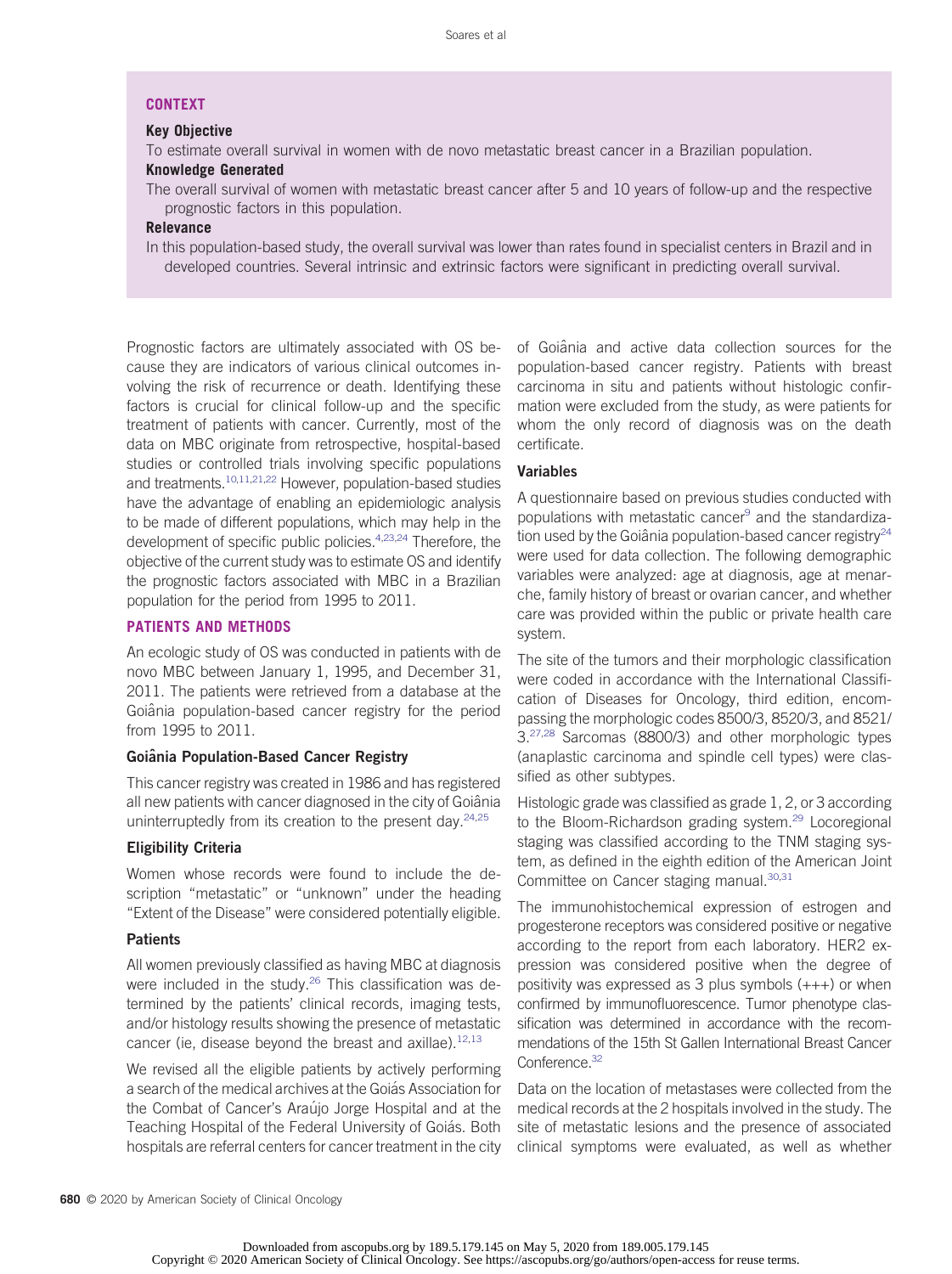<span id="page-2-0"></span>

| TABLE 1. Clinical Characteristics and Overall Survival at 60 Months of Follow-Up in Patients With De Novo Metastatic Breast Cancer in the City of Goiânia (1995-2011)<br>Characteristic <sup>a</sup> | No. of Patients | $\%$ | Survival Rate (%)             | Mean Survival Time (months) | 95% CI for Survival (months)                        | ô,             |
|------------------------------------------------------------------------------------------------------------------------------------------------------------------------------------------------------|-----------------|------|-------------------------------|-----------------------------|-----------------------------------------------------|----------------|
| 277)<br>$\mid \mid$<br>Age at diagnosis, years (n                                                                                                                                                    |                 |      |                               |                             |                                                     | 4.             |
| 6b >                                                                                                                                                                                                 | 103             | 37.2 | 16.6                          | 25.4                        | $\circ$<br>21.2 to 29.                              |                |
| 50-59                                                                                                                                                                                                | 75              | 27.1 | 23.1                          | 27.7                        | 22.4 to 33.0                                        |                |
| $\geq 60$                                                                                                                                                                                            | 8               | 35.7 | 16.1                          | 23.4                        | 18.5 to 28.4                                        |                |
| Presence of symptoms ( $n = 126$ )                                                                                                                                                                   |                 |      |                               |                             |                                                     | H              |
| Yes                                                                                                                                                                                                  | 103             | 81.8 | 8.9                           | 20.4                        | 17.0 to 23.9                                        |                |
| $\frac{1}{2}$                                                                                                                                                                                        | $\mathbb{S}^2$  | 18.2 | 19.7                          | Ņ<br>27.                    | 18.4 to 36.0                                        |                |
| Histologic type ( $n = 136$ )                                                                                                                                                                        |                 |      |                               |                             |                                                     | 02             |
| Carcinoma, not otherwise specified                                                                                                                                                                   | $\overline{19}$ | 14.0 | 0.0                           | 16.2                        | 10.4 to 22.0                                        |                |
| Ductal carcinoma                                                                                                                                                                                     | 107             | 78.6 | 22.2                          | 27.7                        | 23.5 to 31.9                                        |                |
| Lobular carcinoma                                                                                                                                                                                    | 6               | 4.4  | O.0                           | 18.8                        | 5.1 to 32.4                                         |                |
| Sarcoma and others                                                                                                                                                                                   | 4               | 3.0  | O.0                           | 15.0                        | 28.6<br>$\overline{\mathbb{C}}$<br>$1.\overline{3}$ |                |
| Histologic grade (n = 89)                                                                                                                                                                            |                 |      |                               |                             |                                                     | $\overline{0}$ |
| $\overline{\phantom{0}}$                                                                                                                                                                             | $\Box$          | 12.3 | 51.9                          | 37.3                        | 5<br>22.2 to 52.                                    |                |
| $\mathbb N$                                                                                                                                                                                          | 51              | 57.3 | 18.0                          | 30.2                        | 24.8 to 35.6                                        |                |
| $\infty$                                                                                                                                                                                             | 27              | 30.4 | 8.0                           | 21.8                        | 15.1 to 28.4                                        |                |
| $= 79$<br>Estrogen receptor status (n                                                                                                                                                                |                 |      |                               |                             |                                                     | 02             |
| Positive                                                                                                                                                                                             | 53              | 67.1 | 26.4                          | 33.5                        | 28.2 to 38.9                                        |                |
| Negative                                                                                                                                                                                             | 82              | 32.9 | 5.1                           | 24.7                        | Ņ<br>$\overline{\mathcal{E}}$<br>18.3 to            |                |
| Progesterone receptor status ( $n = 76$ )                                                                                                                                                            |                 |      |                               |                             |                                                     | ō<br>$\vee$    |
| Positive                                                                                                                                                                                             | $\varphi$       | 55.3 | 35.1                          | 38.9                        | 33.2 to 44.6                                        |                |
| Negative                                                                                                                                                                                             | ₹               | 44.7 | 3.0                           | 21.4                        | 16.2 to 26.6                                        |                |
| 71)<br>$c$ -erbB ( $n =$                                                                                                                                                                             |                 |      |                               |                             |                                                     | 4              |
| Positive                                                                                                                                                                                             | $\overline{24}$ | 33.8 | 11.7                          | 29.1                        | 21.8 to 36.3                                        |                |
| Negative                                                                                                                                                                                             | 47              | 66.2 | 24.1                          | 31.8                        | با<br>37<br>$\overline{c}$<br>26.1                  |                |
| $= 71$<br>Tumor phenotype (n                                                                                                                                                                         |                 |      |                               |                             |                                                     | $\frac{1}{2}$  |
| Luminal                                                                                                                                                                                              | ₩               | 47.9 | 33.0                          | 36.9                        | 30.5 to 43.3                                        |                |
| Luminal-HER2                                                                                                                                                                                         | $\frac{1}{2}$   | 22.5 | 15.7                          | 28.4                        | 17.6 to 39.2                                        |                |
| HER2                                                                                                                                                                                                 | $\infty$        | 11.3 | O.0                           | 27.2                        | 19.1 to 35.3                                        |                |
| Triple negative                                                                                                                                                                                      | $\mathbb{C}$    | 18.3 | 7.7                           | 20.2                        | 11.2 to 29.1                                        |                |
|                                                                                                                                                                                                      |                 |      | (Continued on following page) |                             |                                                     |                |

JCO Global Oncology 681

Overall Survival in Metastatic Breast Cancer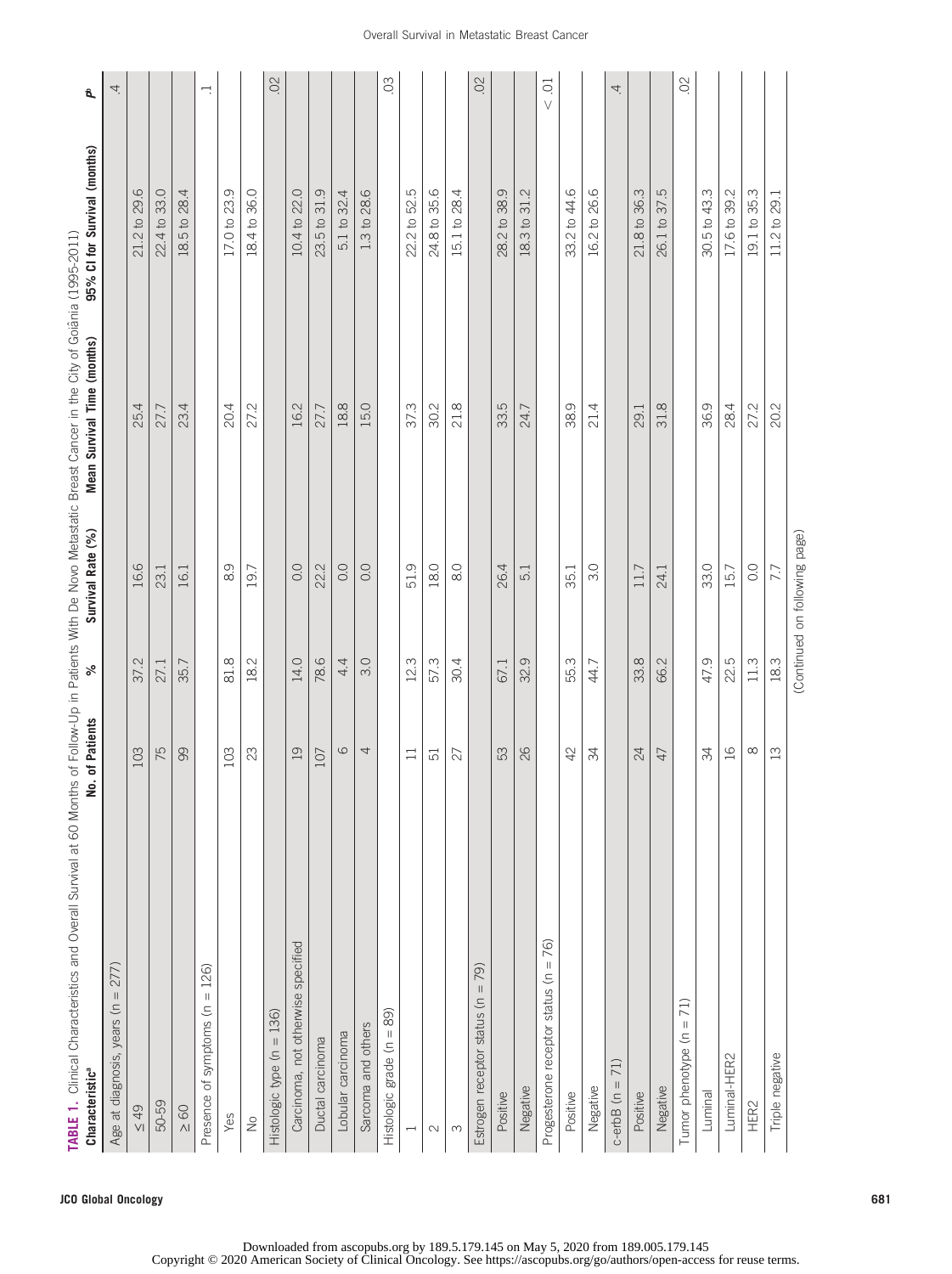| Characteristic <sup>a</sup>                                                                                                                            | No. of Patients          | ್ನೇ                   | Survival Rate (%) | Mean Survival Time (months) | 95% CI for Survival (months)                     | ô,                  |
|--------------------------------------------------------------------------------------------------------------------------------------------------------|--------------------------|-----------------------|-------------------|-----------------------------|--------------------------------------------------|---------------------|
| T stage ( $n = 129$ )                                                                                                                                  |                          |                       |                   |                             |                                                  | $\overline{C}$      |
| <b>PL</b>                                                                                                                                              | $\infty$                 | $2.\overline{3}$      | 0.0               | 18.7                        | $\overline{O}$<br>4.5 to 32.                     |                     |
| $\Box$                                                                                                                                                 | $\mathbb{Z}$             | m.<br>$\infty$        | 41.7              | 38.1                        | 26.0 to 50.2                                     |                     |
| $\overline{C}$                                                                                                                                         | $\approx$                | 17.1                  | 36.9              | 36.4                        | 27.6 to 45.2                                     |                     |
| $\sqrt{3}$                                                                                                                                             | 25                       | 4<br>$\overline{9}$ . | 12.0              | 21.1                        | 13.6 to 28.                                      |                     |
| $\overline{14}$                                                                                                                                        | 67                       | 51.9                  | 11.4              | Ξ.<br>$\overline{21}$       | 25.9<br>16.4 to 2                                |                     |
| $= 123$<br>N stage (n                                                                                                                                  |                          |                       |                   |                             |                                                  | بما                 |
| $\frac{1}{2}$                                                                                                                                          | 5                        | 25.2                  | 23.8              | 30.0                        | $\circ$<br>22.3 to 37                            |                     |
| $\overline{z}$                                                                                                                                         | $\Theta$                 | 32.5                  | 22.2              | 23.1                        | 16.1 to 30.1                                     |                     |
| $\frac{2}{5}$                                                                                                                                          | $\sqrt{6}$               | $-30.1$               | m<br>∞            | 23.4                        | 29.4<br>17.5 <sub>to</sub>                       |                     |
| $\frac{3}{2}$                                                                                                                                          | $\overline{15}$          | 12.2                  | 13.3              | 21.8                        | Ŵ.<br>$\vec{5}$<br>12.4 <sub>to</sub>            |                     |
| Type of health care ( $n = 128$ )                                                                                                                      |                          |                       |                   |                             |                                                  | $\overline{6}$      |
| Public                                                                                                                                                 | $\infty$                 | 70.3                  | 6.9               | 19.7                        | S<br>23.<br>16.2 to                              |                     |
| Private                                                                                                                                                | 38                       | 29.7                  | 22.4              | Ņ<br>27                     | 20.2 to 34.1                                     |                     |
| $= 129$<br>Site of metastases (n                                                                                                                       |                          |                       |                   |                             |                                                  | $\overline{O}$      |
| <b>Bone</b>                                                                                                                                            | 36                       | 27.9                  | 20.9              | 27.2                        | Ņ<br>20.1 to 34.                                 |                     |
| Visceral                                                                                                                                               | $\overline{4}$           | 31.8                  | 10.4              | 22.0                        | 27.7<br>16.4 to                                  |                     |
| Visceral and bone                                                                                                                                      | $\overline{\mathcal{L}}$ | 18.6                  | 9.2               | 20.4                        | 13.1 to 27.7                                     |                     |
| CNS                                                                                                                                                    | $\Xi$                    | Ю<br>$\infty$         | O.0               | $\infty$<br>ெ               | 4.7 to 15.0                                      |                     |
| Skin, subcutaneous cell tissue, or distant lymph nodes                                                                                                 | $\Box$                   | 13.2                  | 5.9               | 20.7                        | 28.4<br>12.9 <sub>to</sub>                       |                     |
| Surgery to resect breast tumor ( $n = 123$ )                                                                                                           |                          |                       |                   |                             |                                                  | $\overline{C}$<br>V |
| Yes                                                                                                                                                    | 50                       | 40.6                  | 21.0              | 31.7                        | 4<br>37<br>25.9 to                               |                     |
| $\frac{1}{2}$                                                                                                                                          | 73                       | 59.4                  | 5.7               | 16.0                        | Ю<br>$\overline{19}$ .<br>$\overline{c}$<br>12.5 |                     |
| Metastasis extirpation ( $n = 108$ )                                                                                                                   |                          |                       |                   |                             |                                                  | $\overline{0}$      |
| Yes                                                                                                                                                    | $\supseteq$              | 9.2                   | 30.0              | 33.5                        | 18.7 to 48.4                                     |                     |
| $\frac{1}{2}$                                                                                                                                          | 88                       | 90.8                  | 9.8               | 20.9                        | 17.7 to 24.2                                     |                     |
| Abbreviation: HER2, human epidermal growth factor receptor<br>aNumbers of individuals with data for each variable are in par<br><b>PLog-rank</b> test. | rentheses<br>ς.          |                       |                   |                             |                                                  |                     |

682 © 2020 by American Society of Clinical Oncology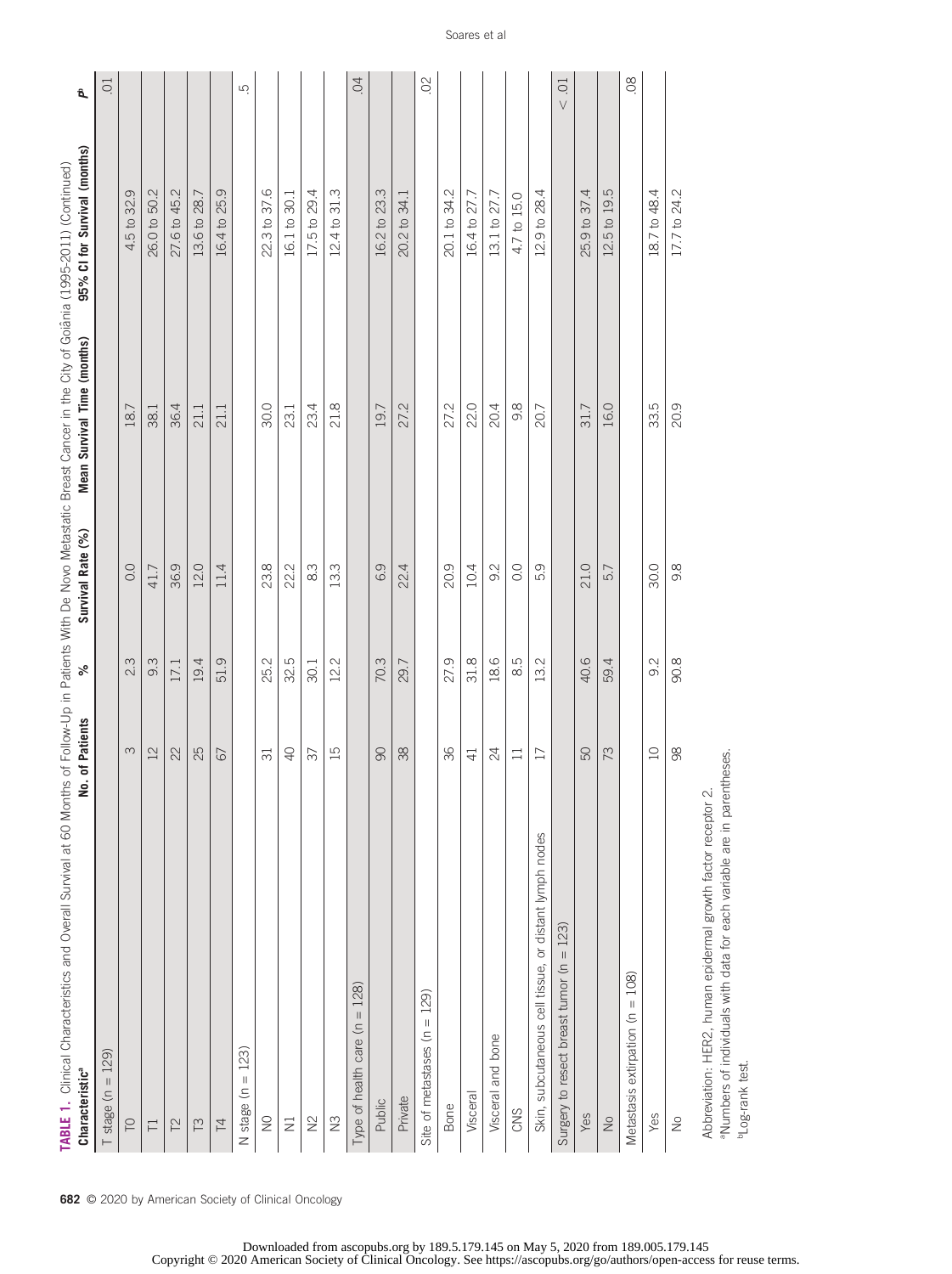aspiration and/or biopsy of the lesions had been performed. With respect to treatment, data were collected on the type of surgery performed for the primary tumor and/or metastasis and the use of systemic treatments.

# **Survival**

For the survival analysis, the cutoff date for the duration of follow-up or active search for the women was December 31, 2018. Initially, the data available in the registry database and/or medical records were retrieved. To complete the data set with information on patients' vital status, a search was made of the Goiás mortality database, the electoral roll, and the Municipal Social Services Department.

# Data Analysis

OS was divided into analyses conducted at 5 and 10 years of follow-up and over the entire period. Time of follow-up was calculated from the date of diagnosis until the occurrence of the event of interest (death) or until censure (ie, women who remained alive at the end of the follow-up time were censored).

The database was constructed and the statistical analysis conducted using the SPSS software package for Windows, version 22.0 (IBM Corporation, Armonk, NY) and MedCalc for Windows, version 18.11 (MedCalc Software, Ostend, Belgium). The qualitative variables were described using frequency distributions and percentages. The distribution of survival was calculated using the Kaplan-Meier estimator and compared between the groups using the log-rank test, with 95% CIs. Cox regression analysis was used for the univariable and multivariable analysis. First, all the potential prognostic variables were tested, each by using the univariable Cox regression model. The prognostic variables with a significance level of  $P < .2$  were considered as candidates for the multivariable analysis. In addition, interaction between the variables was tested, and none returned significant values.  $P < .05$  was considered statistically significant.

# Ethical Issues

The internal review board of the Association for the Combat of Cancer's Araújo Jorge Hospital approved the study protocol under reference No. CAAE 61987716.0.0000.0031. All the recommendations of good clinical practice outlined in the Brazilian National Health Council's resolution 466/2012 and in the Declaration of Helsinki were followed.

# RESULTS

Over the 16-year period analyzed, 5,289 breast cancers were diagnosed in residents of the city of Goiânia, Brazil. Of these, 277 cancers (5.2%) were identified as de novo MBC. Access to the patient's medical records was obtained in 156 of these patients, the majority of whom (70.3%) were treated in the public health care system.

The mean age of the women with MBC included in this study was 54.7 years (standard deviation, 14.5 years).



<span id="page-4-0"></span>FIG 1. Overall survival of women with de novo metastatic breast cancer in the city of Goiânia (1995-2011).

Eighty-eight patients (68.2%) had only one metastatic site at diagnosis, regardless of disease volume. Patients' clinical data and data on diagnosis and treatment of the disease are listed in [Table 1.](#page-2-0) Most patients (100 [91.7%] of 109 patients) received chemotherapy as first-line systemic treatment irrespective of the tumor phenotype. In the group of patients with hormone receptor–positive cancer, endocrine therapy was prescribed in 14.0% of patients (6 of 43 patients) as first-line treatment of MBC and in 48.5% of patients (17 of 35 patients) as second-line treatment. Of the 23 women with HER2-positive breast cancer for whom data were available on the treatment received, 3 patients had received trastuzumab as first-line treatment and 2 as second-line treatment.

OS rates at 60 and 120 months were 19.9% and 7.3%, respectively [\(Fig 1](#page-4-0)). The mean survival time was 37.2 months (95% CI, 31.5 to 42.2 months), and the median survival time was 20.0 months (95% CI, 16.3 to 23.7 months). The mean OS of women treated in the public health system was 7.5 months shorter than in private health care users (19.7 v 27.2 months, respectively; [Table 1\)](#page-2-0).

The univariable hazard ratios and 95% CIs of risk factors for mortality are listed in [Table 2](#page-5-0). In the group of patients with hormone receptor–positive tumors, there was no difference in survival as a function of the type of first-line treatment received (chemotherapy v endocrine therapy). In the multivariable analysis, CNS metastasis at initial presentation and having undergone surgery to remove the breast tumor were factors found to be statistically significant in predicting OS [\(Table 3](#page-6-0)).

# **DISCUSSION**

To our knowledge, this is the first population-based study dealing with MBC to be conducted in Brazil. In the United States, approximately 6% of women are diagnosed with  $MBC<sub>5</sub>$  a figure that is similar to the percentage of 5.2% found in this series. In the current study, the OS rate was 19.9% at 5 years and 7.3% at 10 years in a population of women with MBC in the city of Goiânia. In women with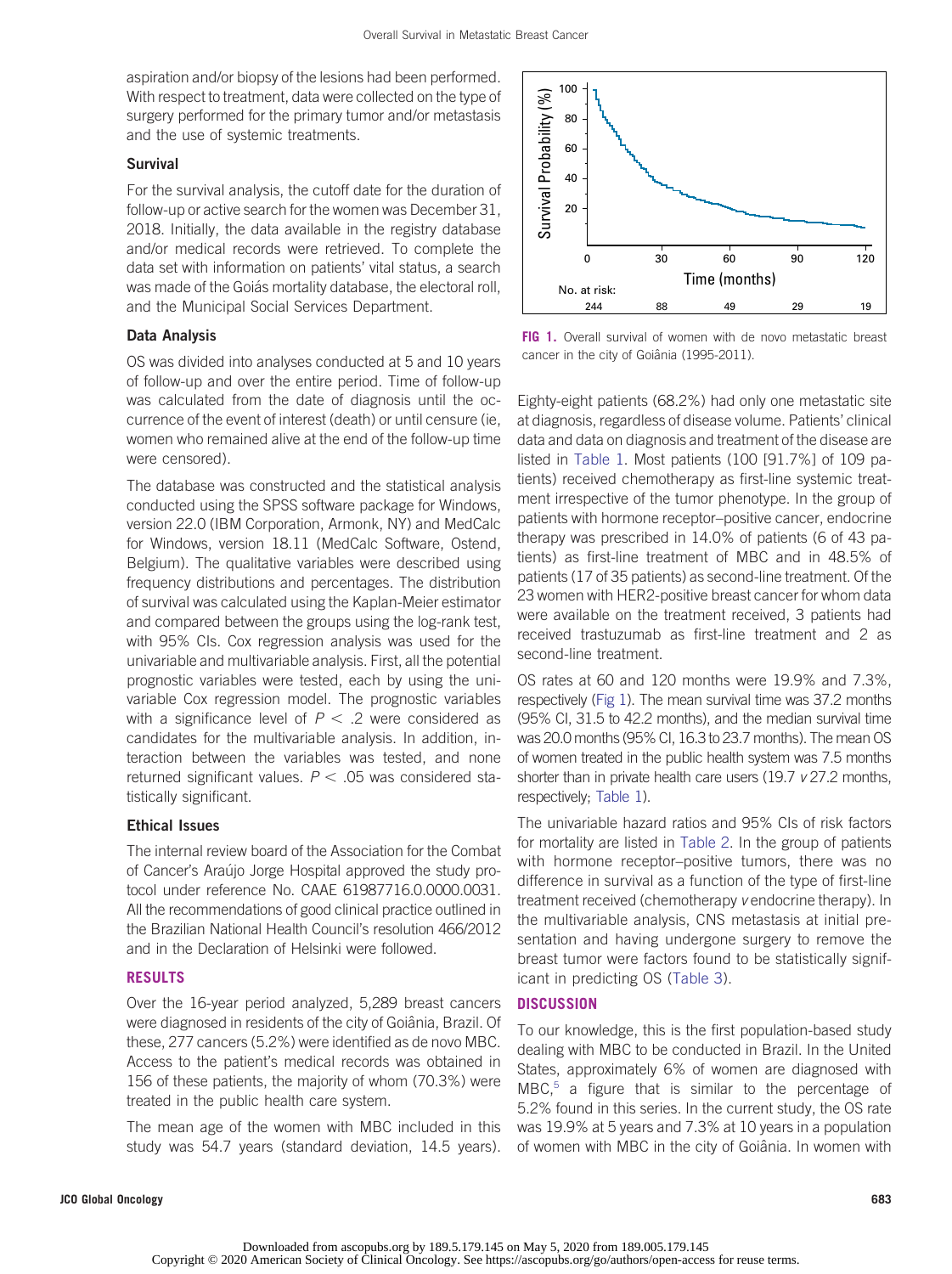#### Soares et al

<span id="page-5-0"></span>

|       | <b>TABLE 2.</b> Univariable HR and 95% CIs of Risk Factors for Mortality in Women With De Novo Metastatic Breast Cancer in the City of Goiânia. Brazil (1995- |  |  |  |  |  |  |  |  |
|-------|---------------------------------------------------------------------------------------------------------------------------------------------------------------|--|--|--|--|--|--|--|--|
| 2011) |                                                                                                                                                               |  |  |  |  |  |  |  |  |

| <b>Factor</b>                                 | HR           | 95% CI       | No. of Patients (%) | Wald                     | $P^a$  |
|-----------------------------------------------|--------------|--------------|---------------------|--------------------------|--------|
| Age, years                                    |              |              |                     |                          |        |
| < 50                                          | $\mathbf{1}$ |              | 103 (37.18)         |                          |        |
| 50-59                                         | 0.94         | 0.69 to 1.29 | 75 (27.08)          | 0.15                     | .70    |
| $\geq 60$                                     | 1.24         | 0.92 to 1.67 | 99 (35.74)          | 2.02                     | .15    |
| Age $> 60$ years                              | 1.27         | 0.98 to 1.66 | 99 (35.74)          | 3.16                     | .07    |
| Menarche $> 12$ years old                     | 1.04         | 0.53 to 2.03 | 32 (69.57)          | 0.011                    | .91    |
| First-degree family history (breast or ovary) | 1.62         | 0.85 to 3.09 | 12 (18.18)          | 2.11                     | .14    |
| Ductal histology                              | 0.60         | 0.31 to 1.14 | 126 (92.65)         | 2.42                     | .12    |
| Grade                                         |              |              |                     |                          |        |
| $\mathbf{1}$                                  | $\mathbf{1}$ |              | 11 (12.36)          | $\overline{\phantom{0}}$ |        |
| $\mathbf{2}$                                  | 1.43         | 0.72 to 2.85 | 51 (57.30)          | 1.06                     | .30    |
| 3                                             | 2.29         | 1.08 to 4.89 | 27 (30.34)          | 4.61                     | .03    |
| Grade 3                                       | 1.70         | 1.05 to 2.73 | 27 (30.34)          | 4.74                     | .02    |
| T3/4                                          | 1.80         | 1.21 to 2.67 | 92 (71.32)          | 8.58                     | < 0.01 |
| Node positive                                 | 1.39         | 0.92 to 2.11 | 89 (74.80)          | 2.38                     | .12    |
| ER positive                                   | 0.64         | 0.40 to 1.04 | 53 (37.09)          | 3.23                     | .07    |
| PR positive                                   | 0.43         | 0.26 to 0.68 | 42 (55.26)          | 12.51                    | < 0.01 |
| HER2 positive                                 | 1.31         | 0.79 to 2.17 | 24 (33.80)          | 1.11                     | .29    |
| Subtype                                       |              |              |                     |                          |        |
| Luminal                                       | $\mathbf{1}$ |              | 34 (47.89)          |                          |        |
| Luminal/HER                                   | 1.42         | 0.78 to 2.60 | 16 (22.54)          | 1.28                     | .25    |
| HER positive                                  | 1.86         | 0.84 to 4.12 | 8(11.27)            | 2.33                     | .12    |
| <b>TN</b>                                     | 2.04         | 1.06 to 3.92 | 13 (18.31)          | 4.58                     | .03    |
| Luminal                                       | 0.60         | 0.40 to 1.00 | 50 (70.42)          | 3.82                     | .05    |
| Multiple metastatic sites                     | 1.36         | 0.92 to 1.99 | 41 (31.78)          | 2.41                     | .12    |
| Primary metastatic site                       |              |              |                     |                          |        |
| Bone only                                     | $\mathbf 1$  |              | 36 (27.91)          |                          |        |
| Visceral only                                 | 1.24         | 0.78 to 1.97 | 41 (31.78)          | 0.87                     | .35    |
| Visceral and bone                             | 1.45         | 0.85 to 2.46 | 24 (18.60)          | 1.89                     | .16    |
| Skin, subcutaneous tissue, or lymph nodes     | 1.36         | 0.76 to 2.46 | 17 (13.18)          | 1.07                     | .30    |
| CNS                                           | 2.75         | 1.32 to 5.69 | 11 (8.53)           | 7.40                     | < 0.01 |
| Initial CNS metastasis                        | 2.24         | 1.16 to 4.35 | 11 (8.53)           | 5.69                     | .01    |
| Public funding                                | 1.30         | 0.88 to 1.92 | 90 (70.31)          | 1.78                     | .18    |
| No breast surgery                             | 2.22         | 1.51 to 3.27 | 73 (59.35)          | 16.26                    | < 0.01 |
| Surgery of the metastasis                     |              |              |                     |                          |        |
| Excisional biopsy                             | $\mathbf{1}$ |              | 10 (7.81)           |                          |        |
| Incisional biopsy                             | 1.69         | 0.78 to 3.66 | 20 (15.63)          | 1.77                     | .18    |
| No Surgery                                    | 2.02         | 1.03 to 3.97 | 98 (76.56)          | 4.21                     | .04    |
| Metastasis extirpation                        | 0.51         | 0.26 to 1.00 | 10 (7.81)           | 3.86                     | .05    |
| Symptomatic metastasis                        | 1.45         | 0.90 to 2.34 | 103 (81.75)         | 2.37                     | .12    |

Abbreviations: ER, estrogen receptor; HER2, human epidermal growth factor receptor 2; HR, hazard ratio; PR, progesterone receptor; RT, radiotherapy; TN, triple negative.

<sup>a</sup>Cox regression.

684 © 2020 by American Society of Clinical Oncology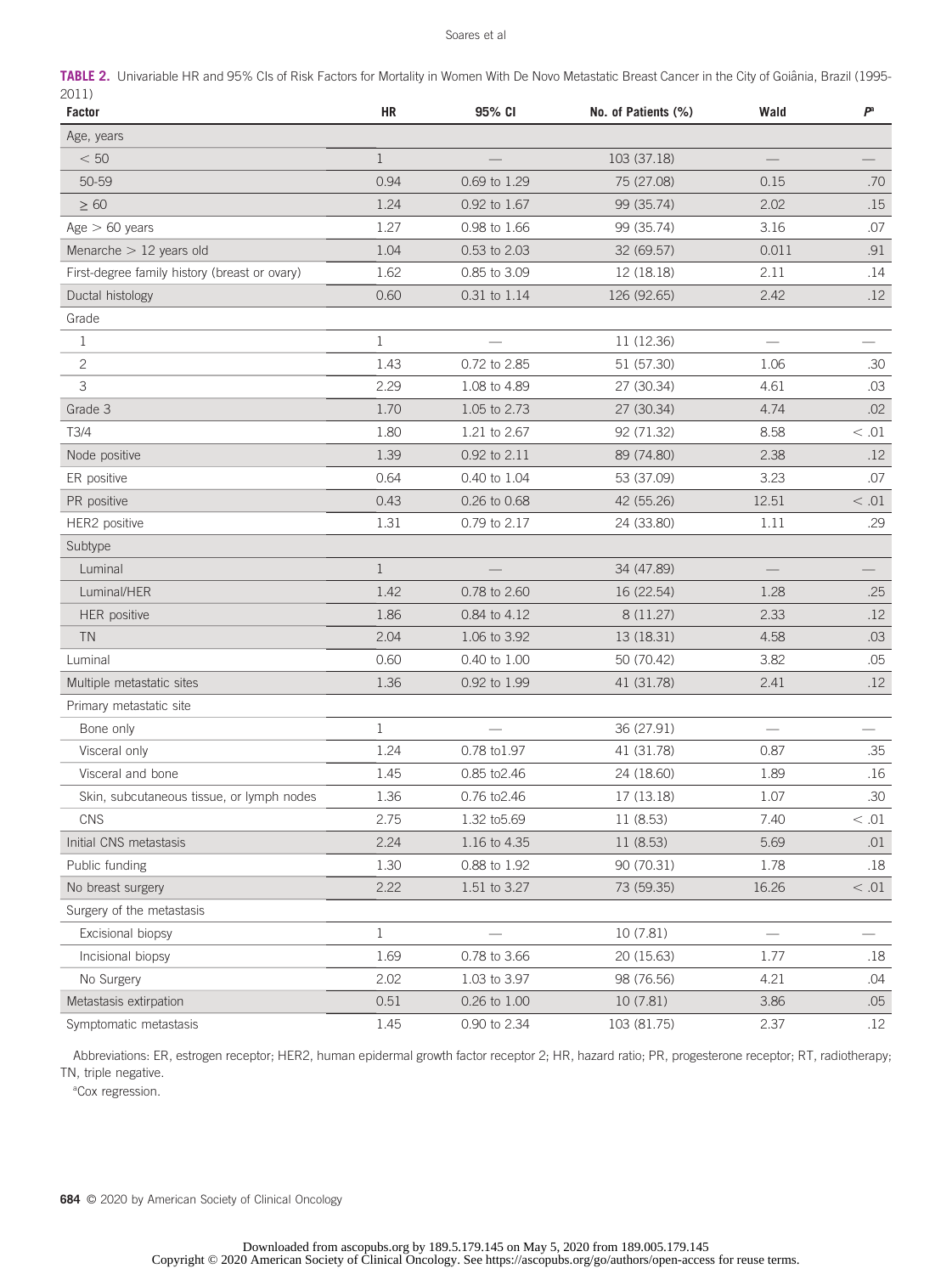<span id="page-6-0"></span>TABLE 3. Multivariable HRs and 95% CIs of Risk Factors for Mortality in Women With De Novo Metastatic Breast Cancer in the City of Goiania, Brazil (1995-2011) ˆ

| Factor                 | HR   | 95% CI                  | Wald | Pa   |
|------------------------|------|-------------------------|------|------|
| Age $> 60$ years       | 1.32 | $0.70$ to $2.50$        | 0.74 | .39  |
| Grade 3                | 1.15 | $0.70 \text{ to } 1.92$ | 0.30 | .58  |
| T <sub>3/4</sub>       | 1.05 | $0.60 \text{ to } 1.83$ | 0.03 | .87  |
| Initial CNS metastasis | 3.09 | 1.16 to 8.19            | 5.13 | .02  |
| Metastasis extirpation | 0.63 | $0.28$ to $1.45$        | 1.16 | .28  |
| Breast surgery         | O 45 | $0.25$ to $0.78$        | 786  | < 01 |

Abbreviation: HR, hazard ratio.

<sup>a</sup>Cox regression.

early-stage breast cancer, prognostic factors such as histologic grade, tumor size, and axillary status have already been well established $^{24}$  $^{24}$  $^{24}$ ; however, in women with metastatic breast cancer, controversies remain regarding the factors that affect OS.

In the present series, several factors proved significantly prognostic of OS. Factors related to the primary tumor such as histologic grade, as well as factors related to metastatic progression such as the initial site of metastases, significantly predicted OS. Other studies conducted around the world have reported several possible prognostic factors in MBC, such as, for example, patient age and the number of organs involved.<sup>9[,23](#page-8-7),[26,](#page-8-10)[33](#page-8-17)</sup> However, the majority of those studies analyzed patients who had metastases at diagnosis and patients who went on to develop metastasis after a disease-free interval as a single mixed sample.<sup>[26](#page-8-10)</sup> However, these are groups of patients in whom biologic behavior is different. The findings of this population-based study, which included only women with MBC detected at diagnosis, contribute to a better characterization of the prognostic factors involved in patients with advanced disease at diagnosis.

Performing breast surgery in women with metastatic disease remains controversial and is usually reserved for selected patients. $12,23,34,35$  $12,23,34,35$  $12,23,34,35$  $12,23,34,35$  At the time this study was conducted, scientific evidence was limited to retrospective, noncontrolled studies that showed greater OS rates in patients who underwent breast surgery.<sup>[34](#page-8-18)</sup> Therefore, the finding of better survival rates in the women who underwent local treatment should be interpreted with caution, bearing in mind that a selection bias could have led the patients with a better prognosis to receive breast surgery and the patients with more extensive disease to receive systemic treatment alone. However, the poor survival in the population with CNS metastasis is probably a result of therapeutic limitations in these patients, whose blood-brain barrier limits the efficacy of systemic treatment.<sup>[36](#page-8-20)</sup>

In recent years, increased knowledge regarding tumor biology has led to the development of new therapeutic

agents that have contributed to increasing survival in pa-tients with MBC.<sup>10,[11](#page-7-10)</sup> For example, women with MBC and hormone receptor–positive or HER2-positive tumors seem to have similar oncologic outcomes when treated appropriately. However, OS and progression-free survival are poorer in women with triple-negative tumors.<sup>[3,](#page-7-7)[23](#page-8-7),[37](#page-8-21)</sup> Regretfully, the small number of patients in the present series who received anti-HER2 treatment ( $n = 3$ ; 18.7%) points to socioeconomic constraints that restrict access to treatment. Conversely, the underutilization of endocrine therapy as first-line treatment of MBC may reflect inappropriate therapeutic conduct according to current recommendations and the standards in force during the period analyzed.[12](#page-7-11)[,13,](#page-7-12)[20](#page-8-4)

The majority of the women included in the current study were patients in the public health care system, with limited access to early diagnosis and to the most effective forms of treatment.<sup>[13](#page-7-12),[19](#page-8-3)</sup> Therefore, 5- and 10-year OS rates were low. A study conducted by the Brazilian Breast Cancer Research Group found that the type of health care system affected OS, with rates being lower for patients in the public health care system compared with those receiving care in the private sector, particularly in patients with stage III or IV disease at diagnosis.<sup>[38](#page-8-22)</sup> In São Paulo, Brazil, a hospitalbased study included 205 patients with MBC who had received similar oncologic treatment irrespective of their access to either public or private health care. In that series, 5-year OS was 20.7% between 2000 and 2004, 33.3% between 2005 and 2009, and 40.8% between 2010 and 2012[.39](#page-8-23)

OS rates in women with MBC vary in the literature. A collaborative study conducted in 18 comprehensive cancer centers in France reported an OS of 37.2 months. After 5 years of follow-up, OS was practically twice that found in the current study.<sup>26</sup> In randomized clinical trials conducted in specific populations, this difference is even greater. For example, in the Clinical Evaluation of Pertuzumab and Trastuzumab Trial (CLEOPATRA), the median OS time was 56.5 months in women with HER2-positive tumors who received pertuzumab in addition to the standard first-line treatment of MBC.<sup>[40](#page-8-24)</sup> Nevertheless, the majority of those studies failed to describe specific results for the women with de novo MBC and also do not reflect what is practiced in the public health care systems of most low- and middleincome countries.

The current study has some limitations that are inherent to retrospective studies, such as missing data in the medical records and even in the cancer registry database. Tumor phenotypes were established by immunohistochemistry, and no central review was conducted of the pathology reports, which could have affected the interpretation of these data.<sup>[41](#page-8-25)</sup> However, the fact that the medical records identified were verified manually added greater robustness to the study and provided data on variables that are not systematically collected by the cancer registry. Finally, the

JCO Global Oncology 685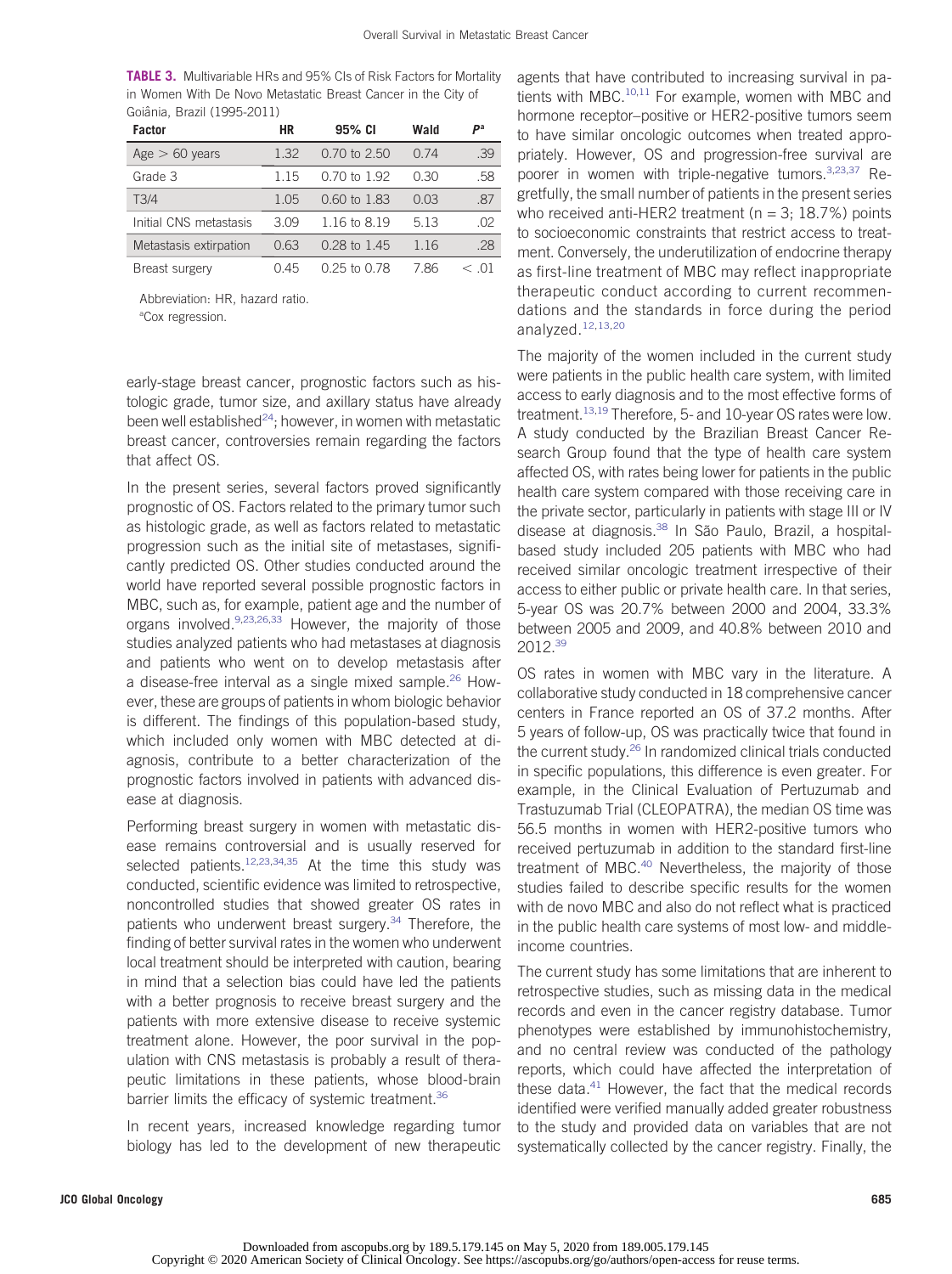relevance of population-based registries in the context of MBC should be emphasized, considering that it is a heterogeneous population and with several particularities. Thus, collaborative records for patients with metastatic disease should be advocated, allowing the collection of de novo and recurrent case information.

#### AFFILIATIONS

<sup>1</sup> Breast Program, Teaching Hospital, Federal University of Goiás, Goiânia, Goiás, Brazil

<sup>2</sup> Hospital Araújo Jorge, Association for the Combat of Cancer in Goiás, Goiânia, Goiás, Brazil

<sup>3</sup>A.C. Camargo Cancer Center, Fundação Antônio Prudente, São Paulo, São Paulo, Brazil

<sup>4</sup>Goiânia Population-Based Cancer Registry, Association for the Combat of Cancer in Goiás, Goiânia, Goiás, Brazil

#### CORRESPONDING AUTHOR

Ruffo Freitas-Junior, MD, PhD, Centro Avançado de Diagnóstico da Mama, 1ª Avenida, s/n, Setor Universitário, 74605-050, Goiânia, Goiás, Brazil; e-mail: [ruffojr@terra.com.br.](mailto:ruffojr@terra.com.br)

#### PRIOR PRESENTATION

Presented in part at the Brazilian Breast Cancer Symposium, Goiás, Brazil, May 16-18, 2019; and in part at the 2019 San Antonio Breast Cancer Symposium, San Antonio, TX, December 10-14, 2019.

#### AUTHOR CONTRIBUTIONS

Conception and design: Leonardo R. Soares, Ruffo Freitas-Junior, Maria P. Curado, José C. Oliveira

Administrative support: Ruffo Freitas-Junior, Edesio Martins

Provision of study material or patients: Ruffo Freitas-Junior, José C. Oliveira

Collection and assembly of data: Ruffo Freitas-Junior, Regis R. Paulinelli Data analysis and interpretation: Leonardo R. Soares, Ruffo Freitas-Junior, Regis R. Paulinelli, Edesio Martins Manuscript writing: All authors

OS was low in this population and lower than rates found in specialist centers in Brazil and in developed countries. Several intrinsic and extrinsic factors were significant in predicting OS. Despite the difference in the 5-year survival rate, the type of access to health care was not significant in the multivariable analysis of the entire period.

#### Final approval of manuscript: All authors Accountable for all aspects of the work: All authors

# AUTHORS' DISCLOSURES OF POTENTIAL CONFLICTS OF INTEREST

The following represents disclosure information provided by authors of this manuscript. All relationships are considered compensated unless otherwise noted. Relationships are self-held unless noted. I = Immediate Family Member, Inst = My Institution. Relationships may not relate to the subject matter of this manuscript. For more information about ASCO's conflict of interest policy, please refer to [www.asco.org/rwc](http://www.asco.org/rwc) or [ascopubs.](https://ascopubs.org/go/site/misc/authors.html) [org/go/site/misc/authors.html.](https://ascopubs.org/go/site/misc/authors.html)

Open Payments is a public database containing information reported by companies about payments made to US-licensed physicians [\(Open](https://openpaymentsdata.cms.gov/) [Payments](https://openpaymentsdata.cms.gov/))

Leonardo R. Soares Speakers' Bureau: Libbs

#### Ruffo Freitas-Junior

Honoraria: Roche, Libbs, Pfizer Consulting or Advisory Role: Roche Research Funding: Roche (Inst), MSD (Inst) Travel, Accommodations, Expenses: Roche, Libbs

No other potential conflicts of interest were reported.

#### ACKNOWLEDGMENT

We thank Libbs Farmacêutica for supporting this publication (Request No. 4400072920).

#### **REFERENCES**

- <span id="page-7-0"></span>1. Bray F, Ferlay J, Soerjomataram I, et al: Global cancer statistics 2018: GLOBOCAN estimates of incidence and mortality worldwide for 36 cancers in 185 countries. CA Cancer J Clin 68:394-424, 2018
- <span id="page-7-1"></span>2. Lee T, Isaacs C: Treatment of primary breast tumors in de novo metastatic breast cancer. Clin Adv Hematol Oncol 12:820e7, 2014
- <span id="page-7-7"></span>3. Cardoso F, Spence D, Mertz S, et al: Global analysis of advanced/metastatic breast cancer: Decade report (2005-2015). Breast 39:131-138, 2018
- <span id="page-7-2"></span>4. Nunes RD, Martins E, Freitas-Junior R, et al: Descriptive study of breast cancer cases in Goiania between 1989 and 2003. Rev Col Bras Cir 38:212-216, 2011 ˆ
- <span id="page-7-3"></span>5. National Cancer Institute Surveillance, Epidemiology, and End Results Program: Cancer Stat Facts: Female breast cancer. [https://seer.cancer.gov/statfacts/](https://seer.cancer.gov/statfacts/html/breast.html) html/hreast.html
- <span id="page-7-4"></span>6. Ping Z, Xia Y, Shen T, et al: A microscopic landscape of the invasive breast cancer genome. Sci Rep 6:27545, 2016
- <span id="page-7-5"></span>7. Dowsett M, Cuzick J, Ingle J, et al: Meta-analysis of breast cancer outcomes in adjuvant trials of aromatase inhibitors versus tamoxifen. J Clin Oncol 28:509-518, 2010
- <span id="page-7-6"></span>8. Sparano JA, Gray RJ, Makower DF, et al: Adjuvant chemotherapy guided by a 21-gene expression assay in breast cancer. N Engl J Med 379:111-121, 2018
- <span id="page-7-8"></span>9. Ren Z, Li Y, Hameed O, et al: Prognostic factors in patients with metastatic breast cancer at the time of diagnosis. Pathol Res Pract 210:301-306, 2014
- <span id="page-7-9"></span>10. De Placido S, Giuliano M, Schettini F, et al: Human epidermal growth factor receptor 2 dual blockade with trastuzumab and pertuzumab in real life: Italian clinical practice versus the CLEOPATRA trial results. Breast 38:86-91, 2018
- <span id="page-7-10"></span>11. Turner NC, Slamon DJ, Ro J, et al: Overall survival with palbociclib and fulvestrant in advanced breast cancer. N Engl J Med 379:1926-1936, 2018
- <span id="page-7-11"></span>12. National Comprehensive Cancer Network (NCCN): NCCN Clinical Practice Guidelines in Oncology: Breast Cancer. Fort Washington, PA, NCCN, 2019. [https://](https://www.nccn.org/professionals/physician_gls/pdf/breast) [www.nccn.org/professionals/physician\\_gls/pdf/breast.](https://www.nccn.org/professionals/physician_gls/pdf/breast)[pdf](http://pdf)
- <span id="page-7-12"></span>13. Cardoso F, Senkus E, Costa A, et al: 4th ESO-ESMO International Consensus Guidelines for Advanced Breast Cancer (ABC 4)†. Ann Oncol 29:1634-1657, 2018
- <span id="page-7-13"></span>14. Dvortsin E, Gout-Zwart J, Eijssen EL, et al: Comparative cost-effectiveness of drugs in early versus late stages of cancer: Review of the literature and a case study in breast cancer. PLoS One 11:e0146551, 2016
- <span id="page-7-14"></span>15. Figueiredo FWDS, Almeida TCDC, Cardial DT, et al: The role of health policy in the burden of breast cancer in Brazil. BMC Womens Health 17:121, 2017

686 © 2020 by American Society of Clinical Oncology